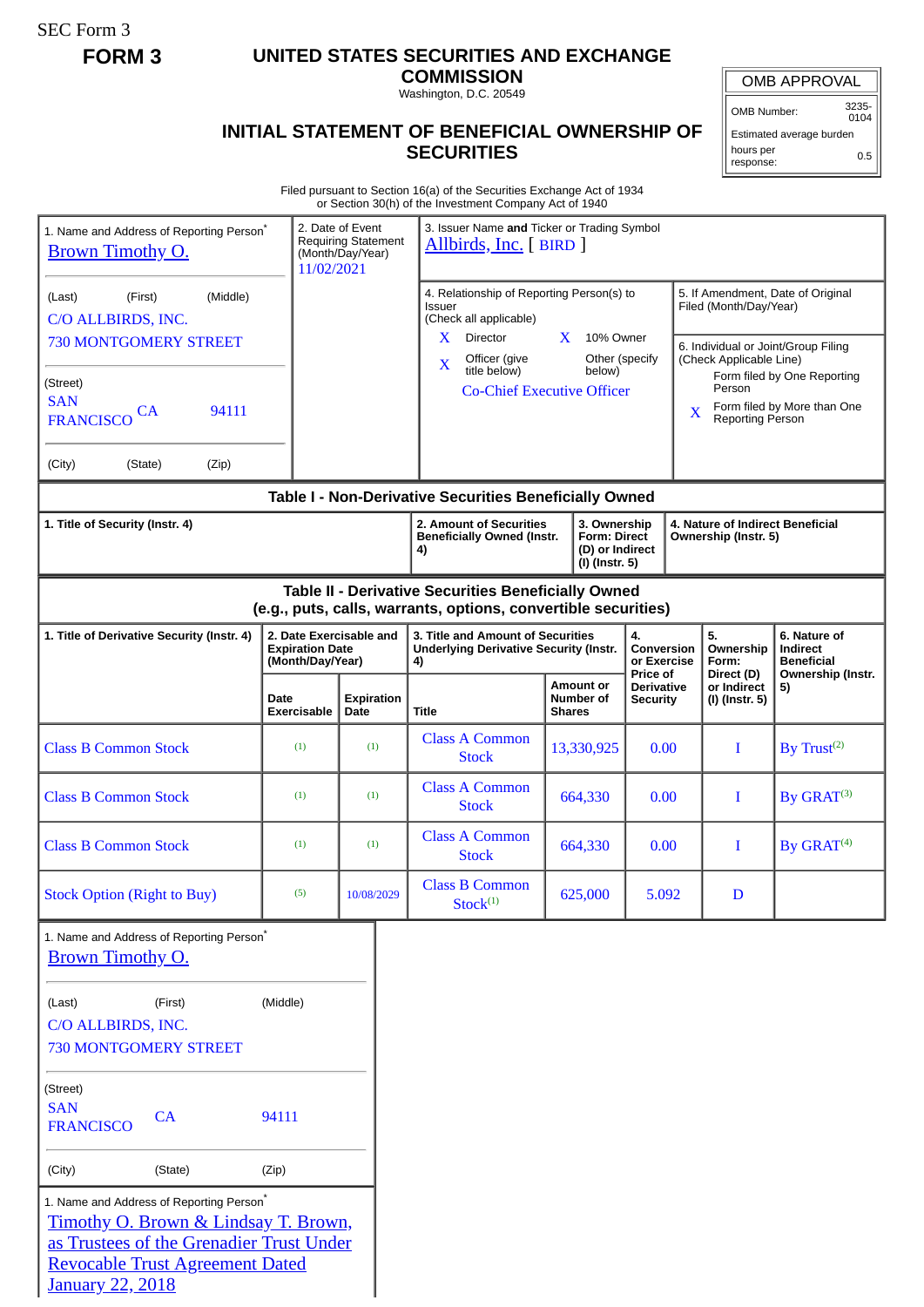| <b>730 MONTGOMERY STREET</b> |                    |
|------------------------------|--------------------|
|                              |                    |
|                              |                    |
|                              |                    |
|                              |                    |
| (First)                      | (Middle)           |
|                              | C/O ALLBIRDS, INC. |

## **Explanation of Responses:**

1. Each share of Class B Common Stock is convertible at any time at the option of the Reporting Person into one share of Class A Common Stock and has no expiration date. Each share of Class B Common Stock held by the Reporting Person will convert automatically into one share of Class A Common Stock upon the sale or transfer of such share of Class B Common Stock, subject to certain exceptions, and in certain other circumstances described in the Issuer's amended and restated certificate of incorporation.

2. Shares are held of record by Timothy O. Brown and Lindsay T. Brown, as Trustees of the Grenadier Trust Under Revocable Trust Agreement Dated January 22, 2018, of which the Reporting Person is co-trustee and shares voting and investment power over such shares.

3. Shares are held of record by Timothy O. Brown, as Trustee of The Timothy Brown 2017 Grantor Retained Annuity Trust dated June 22, 2017, of which the Reporting Person is trustee and has voting and investment power over such shares.

4. Shares are held of record by Lindsay T. Brown, as Trustee of The Lindsay Brown 2017 Grantor Retained Annuity Trust dated June 22, 2017, of which the Reporting Person's spouse is trustee and may be deemed to share voting and investment power over such shares.

5. Option vests in 48 equal monthly installments measured from September 1, 2019, subject to the Reporting Person's Continuous Service (as defined in the Issuer's the 2015 Equity Incentive Plan) on each such vesting date.

## **Remarks:**

Timothy O. Brown, by /s/ Ron A. Metzger, Attorney- 11/02/2021 in-Fact The Grenadier Trust Under Revocable Trust **Agreement Dated January** 22, 2018, by Timothy O. Brown, Co-Trustee, by /s/ Ron A. Metzger, Attorneyin-Fact 11/02/2021 \*\* Signature of Reporting Person Date

Reminder: Report on a separate line for each class of securities beneficially owned directly or indirectly.

\* If the form is filed by more than one reporting person, *see* Instruction 5 (b)(v).

\*\* Intentional misstatements or omissions of facts constitute Federal Criminal Violations *See* 18 U.S.C. 1001 and 15 U.S.C. 78ff(a).

Note: File three copies of this Form, one of which must be manually signed. If space is insufficient, *see* Instruction 6 for procedure.

**Persons who respond to the collection of information contained in this form are not required to respond unless the form displays a currently valid OMB Number.**